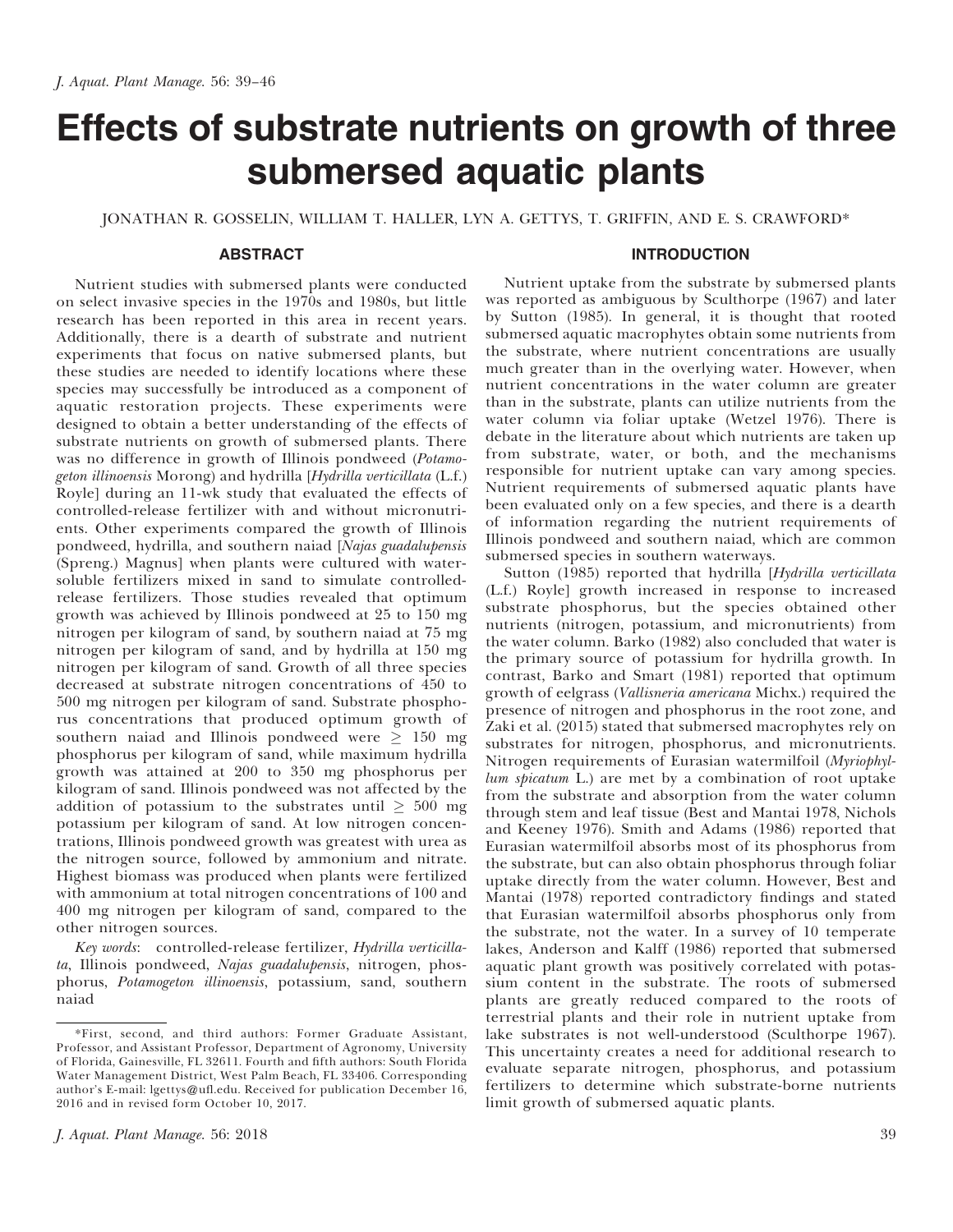It is common practice to add a controlled-release fertilizer to substrates for submersed plant studies (Mudge 2013). Controlled-release fertilizers usually comprise a nutrient core encased in a coating that controls the release of the nutrients. In contrast, water-soluble fertilizers quickly release nutrients, making them immediately available to support plant growth (Liu et al. 2014). There are no commercially available controlled-release fertilizers that contain only phosphorus. However, there are separate nitrogen, phosphorus, and potassium fertilizers available without controlled-release coatings. These products may be useful for determining the growth-limiting effects of these nutrients, but little information is available on their release rates from natural or artificial substrates into the overlying water column. If these water-soluble salts leach out of the substrate over a short period of time (hours to days), then long-term studies may not be possible with these individual nitrogen, phosphorus, and potassium sources.

Sutton (1993) evaluated hydrilla growth in 20-cm-deep columns with controlled-release and water-soluble fertilizers placed in a layer 7.6 cm below the surface of the sand. Hydrilla biomass did not differ among treatments after 8 wk of growth, suggesting that water-soluble fertilizer placed in sand can provide nutrients over time (similar to coated controlled-release fertilizers) to support submersed plant growth. Depth of fertilizer placement can also affect hydrilla growth (Sutton 1985). Controlled-release fertilizer was thoroughly mixed in sand or applied in layers at 3 cm, 9 cm (middle), or 18 cm (bottom) below the sand surface in 18-cm-deep pots. Hydrilla growth was equal in two out of three repeated studies when fertilizer was either mixed or placed 3 cm below the sand surface.

In a study comparing nitrogen sources (nitrate, ammonium, and urea), waterhyacinth [Eichhornia crassipes (Mart.) Solms] growth was greatest 4 wk after nitrogen (as ammonium carbonate) was applied (Shiralipour et al. 1981). Foliar uptake of ammonium by Eurasian watermilfoil was several times more rapid than uptake of nitrate when both forms of nitrogen were present in the water (Nichols and Keeney 1976).

There were four objectives in these studies. The first objective was to determine the release rate of nitrogen, phosphorus, and potassium from noncoated, water-soluble fertilizers incorporated into a sand substrate. The second goal was to evaluate the growth of Illinois pondweed and hydrilla planted in sand amended with controlled-release fertilizer with and without micronutrients. The third objective was to compare the effects of nitrogen, phosphorus, and potassium concentrations in substrates on growth of three submersed aquatic plants, and the fourth goal was to compare the effects of nitrate, ammonium, and urea on growth of Illinois pondweed.

# MATERIALS AND METHODS

# Nutrient release from sand substrate

Because controlled-release fertilizers containing only phosphorus are not available, we hypothesized that the incorporation of water-soluble fertilizer containing only

nitrogen, phosphorus, or potassium into the sand could slow the movement of these ions into the water column, thus providing longer-term release of nutrients to the root zone, as suggested by Sutton (1993). Water-soluble fertilizers containing only nitrogen, phosphorus, or potassium used in these studies were Hi-Yield<sup>®1</sup> 16–0–0 sodium nitrate (NaNO<sub>3</sub>), Hi-Yield<sup>®</sup> 0-18-0 superphosphate  $\lceil Ca(H_2-H_1) \rceil$  $PO_4$ <sub>2</sub>] and muriate of potash<sup>2</sup> 0–0–62 potassium chloride (KCl). The sand used in these studies was washed masonry sand with the following particle size distribution (USDA and Soil Conservation Service 1987): 6.8% very coarse, 30.8% coarse, 44.8% medium, 17.4% fine, and 0.2% very fine. Analyses by the University of Florida IFAS Analytical Services Laboratories (Gainesville, FL) revealed that the sand used in these experiments had  $3.9 \text{ mg kg}^{-1}$  total phosphorus and a pH of 7.6; the sand contained no organic matter or nitrogen.

These experiments were conducted under greenhouse conditions at the University of Florida IFAS Center for Aquatic and Invasive Plants in Gainesville, FL. The release of inorganic salts from nitrogen, phosphorus, and potassium fertilizers over 126 d was determined in 95-L mesocosms that were filled with well water and covered with black plastic to exclude light. Each fertilizer type (nitrogen, phosphorus, or potassium) was tested individually by adding 70 g of product to the containers. Factors evaluated in these experiments were nutrient placement (fertilizer in sand vs. in the water column) and water movement (aeration vs. static). Fertilizer-only treatments were established by uniformly distributing 70 g of fertilizer across the surface of the mesocosm. In treatments that required sand plus fertilizer, plastic containers (40 by 30 by 15 cm deep; volume 11.3 L) were filled to a depth of 10 cm with well-blended mixture of sand and fertilizer. A 5-cmdeep cap of unfertilized sand was then added to cover the fertilized sand. A sand-only treatment (containers described above and filled to a depth of 15 cm) was included as a control to verify that no salts were released from the unfertilized sand. In addition, a ''blank'' (no container of sand) treatment consisting of a mesocosm with well water only was evaluated. Water movement in treatments calling for aeration was accomplished by using standard aquarium aerators and air stones set to deliver 120 mL of air per minute. Four replicates were prepared for each combination (fertilizer type by nutrient placement by water movement) of treatments.

Conductivity readings were performed at regular intervals after fertilizer treatment to determine nutrient release characteristics. Conductivity  $(\mu S/cm)$  was measured with a Mettler-Toledo  $AG^{\otimes 3}$  conductivity meter over the course of the 126-d study. The time required for nutrient release was recorded and these data were subjected to analysis of variance (ANOVA) and nonlinear regression [exponential decay;  $y=(b0)e-(b1)x$ ], using SAS software.<sup>4</sup> Regression model components were used to calculate  $ET_{10}$ ,  $ET_{50}$ , and  $ET_{90}$  values—the time required for 10, 50, and 90% of the nutrients to be released into the water, respectively—for each treatment, along with 95% confidence intervals.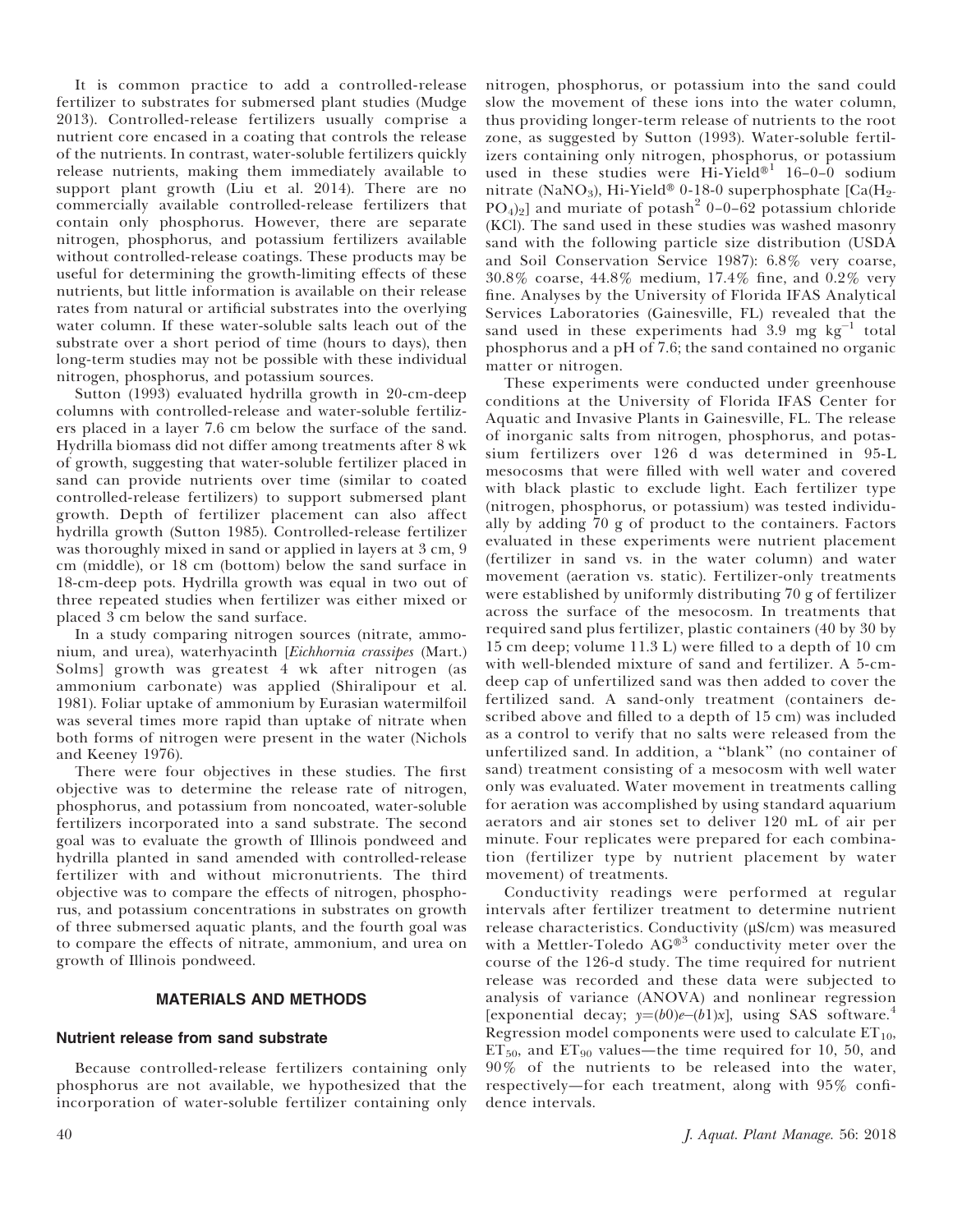#### Substrate micronutrients

The influence of micronutrients in sand on growth of Illinois pondweed and hydrilla was compared in ponds in Palm Beach County, FL, by measuring plant response to fertilizer containing nitrogen, phosphorus, potassium, and micronutrients vs. fertilizer containing only nitrogen, phosphorus, and potassium. Fertilizers were incorporated into South Florida sand and placed into containers as described in the previous trial. The South Florida sand had the following particle size distribution (USDA and Soil Conservation Service 1987): 6.7% very coarse, 5.6% coarse,  $23.4\%$  medium,  $60.1\%$  fine,  $4.1\%$  very fine sand and  $0.1\%$ silt/clay. The sand had 2.2 mg  $kg^{-1}$  total phosphorus and a pH of 8.8, but contained no organic matter or nitrogen. The fertilizers were uniformly mixed into the lower 10 cm of sand and an additional 5-cm-deep layer of unfertilized sand was placed over the fertilized sand. Treatments without micronutrients were amended with  $18N-6P_2O_5-12K_2O$ Osmocote®<sup>5</sup> Classic at 40, 120, and 200 mg phosphorus per kilogram of sand, whereas treatments with micronutrients were amended with  $15N-9P_2O_5-12K_2O$  Osmocote® Plus (which includes micronutrients) at the same phosphorus levels.

Five 15-cm-long apical tips of Illinois pondweed or hydrilla were planted in each container, with four replicates of each treatment placed in a completely randomized design. Planted containers were placed on groundcloth in a 0.25-ha South Florida Water Management District (SFWMD) pond in February 2015. The pond used for these nutrient studies is located in Stormwater Treatment Area (STA) 1 West and is described in detail by Guardo et al. (1995). This flow-through pond, which has a hard limerock substrate, received water typically containing 100 to 150 ppb total phosphorus and 500 to 1,000 ppb total nitrogen. The pond was drained several weeks prior to setting up the experiment to facilitate desiccation of existing submersed vegetation, and herbicide treatments were applied to emergent species to minimize interference with these studies. Plants were allowed to grow for 11 wk after planting and water depth was maintained at 1 m with water exchange 2 to 3 times per week. At the end of the culture period, plant material was harvested by removing all shoots from each pan and washing them with water to remove sand and debris. Harvested material was dried in a forced-air oven at  $80^{\circ}$ C until a constant weight was achieved and then weighed. Treatments means were separated with the use of ANOVA and Tukey's honestly significant differences (HSD) in SAS.

## Substrate nitrogen and phosphorus

The influence of nitrogen and phosphorus in the root zone on growth of Illinois pondweed, southern naiad and hydrilla was also studied in the 0.25-hectare SFWMD ponds described above. Plants were grown in containers similar to those used in the nutrient release and micronutrient studies, and fertilizer treatments were incorporated into South Florida sand using the methods described above. Each container was planted with 5 (Illinois pondweed or hydrilla) or 10 (southern naiad) 15-cm-long apical tips. Six replicates

were prepared for each treatment and all were placed in a completely randomized design. These 10-wk-long experiments were conducted during Spring 2016.

Illinois pondweed and southern naiad were grown with seven concentrations of nitrogen provided by sodium nitrate (16–0–0) at 0, 25, 75, 150, 250, 450, and 700 mg nitrogen per kilogram of sand. Preliminary hydrilla growth studies performed in Fall 2014 revealed that hydrilla utilized nitrogen and phosphorus at higher concentrations than did Illinois pondweed or southern naiad (data not shown). Consequently, nitrogen concentrations in the hydrilla studies were increased to 0, 50, 150, 300, 500, 1,000, and 1,500 mg nitrogen per kilogram of sand. Superphosphate (0–18–0) was included in all treatments at a uniform concentration of 75 mg phosphorus per kilogram of sand, but potassium and micronutrients were not added to the sand substrate.

Similar studies were conducted on the growth of these three submersed species with seven concentrations of phosphorus in Spring 2016. Phosphorus treatments were 0, 15, 45, 150, 300, 500, and 800 mg phosphorus per kilogram of sand (Illinois pondweed and southern naiad) or 0, 45, 100, 200, 350, 700, and 1,000 mg phosphorus per kilogram of sand (hydrilla). Sodium nitrate was added to all treatments at a constant concentration of 160 mg nitrogen per kilogram of sand.

As in the previous trial, harvested material was cleaned, dried in a forced-air oven at 80°C until a constant weight was achieved, and then weighed. Treatment means were separated with the use of ANOVA and Tukey's honestly significant differences (HSD) in SAS.

# Substrate potassium

The effect of substrate potassium on growth of Illinois pondweed was evaluated in Gainesville, FL, with the use of the masonry sand described in the nutrient release experiments. Treatments were 0, 250, 500, 1,000, 2,000, and 4,000 mg potassium per kilogram of sand, with potassium supplied as KCl. Nitrogen and phosphorus were provided by sodium nitrate and superphosphate, respectively, at 75 mg nitrogen per kilogram of sand and 125 mg phosphorus per kilogram of sand. Fertilizer treatments were incorporated into the lower 10 cm of sand and capped with a 3-cm-deep layer of unfertilized sand. Three 15-cm-long apical shoots of Illinois pondweed were planted in each 3-L (19.5-cm diameter by 13 cm deep) plastic container without holes. Each treatment was replicated six times and all pots were placed into a 2.5-m diameter mesocosm in a completely randomized design. Water depth was maintained at 0.75 m and mesocosm water was replaced with a complete well-water exchange every 2 wk. After 10 wk of growth, plants were cleaned, dried, and weighed, and data were analyzed as described in previous experiments.

#### Nitrogen source

During Summer 2016, growth of Illinois pondweed in response to three sources of substrate nitrogen (16–0–0 sodium nitrate, ammonium sulfate, and Howard's<sup>6</sup> urea) was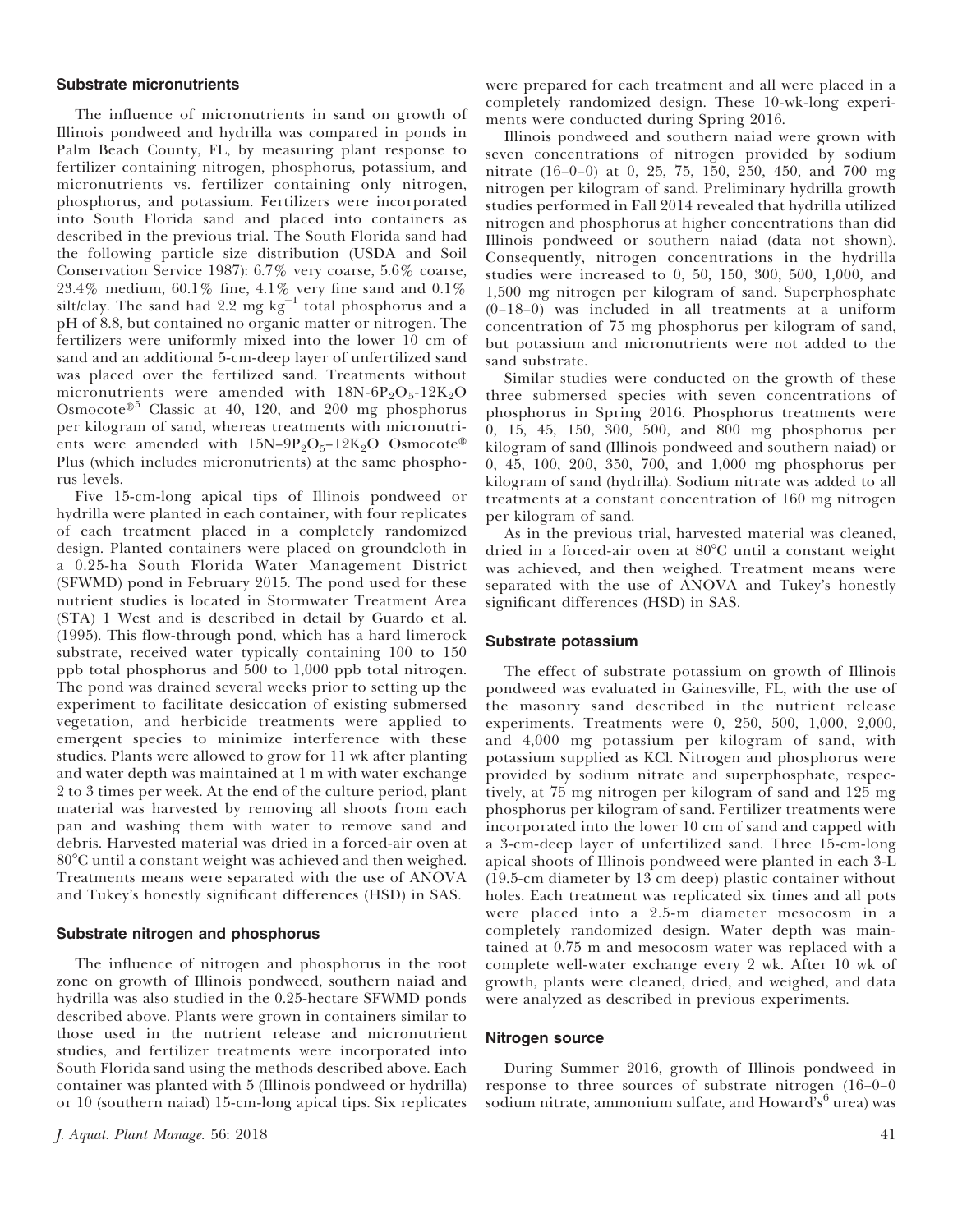evaluated. Nitrogen was provided at low (15 mg nitrogen per kilogram of sand), medium (100 mg nitrogen per kilogram of sand), and high (400 mg nitrogen per kilogram of sand) concentrations, and all source by rate combinations were replicated six times. Phosphorus (as superphosphate) was added to all treatments at 200 mg phosphorus per kilogram of sand. Treatments were prepared in 3-L containers without holes as described in the potassium experiments. Containers were placed in a  $15 \times 3$ -m rectangular mesocosm filled with well water maintained at a depth of 0.6 m. After 8 weeks of growth, plants were cleaned, dried, and weighed, and data were analyzed as described in previous experiments.

## RESULTS AND DISCUSSION

#### Nutrient release from sand substrate

The goal of this study was to determine whether incorporating water-soluble nitrogen, phosphorus, or potassium fertilizer into a bottom sand layer that was covered with a 5-cm-deep layer of unfertilized sand slowed the movement of these ions into the water column. Visual observations suggested that the addition of nitrogen (as sodium nitrate) spurred bacterial growth during this 18-wk study. Ferrophagous bacteria present in the well water used in these experiments (Larry Tolbert, UF/IFAS, pers. comm.) likely consumed some of the nitrate ions and resulted in lowered water conductivity readings. Therefore, the nitrogen-release results in this study were highly variable and it was not possible to draw conclusions regarding nitrogen release over time. Similarly, phosphorus additions (as superphosphate) caused visible precipitates to form in the water column, likely because of calcium and magnesium ions in the well water. This also lowered water conductivity over time. When phosphorus is added to a calcareous system, it undergoes a series of chemical reactions with calcium, which decreases phosphorus solubility through phosphorus fixation (Zekri et al. 2016). These complications caused inconsistent results in both the nitrogen and phosphorus release studies; therefore, it was not possible to determine nutrient release over time accurately based on these studies (data not shown).

Potassium fertilizers are less affected by soil or water quality (Buckman and Brady 1960) than either nitrogen or phosphorus fertilizers. Potassium did not cause bacteria growth, form precipitates, or undergo other chemical or biological reactions that could have affected the conductivity of the overlying water. Thus, potassium release data were much more consistent and allowed more accurate evaluation of ion release. Potassium release was greatly reduced and  $ET_{10}$ ,  $ET_{50}$ , and  $ET_{90}$  values were higher when KCl was incorporated into the lower layer of sand and overlaid with a 5-cm-deep cap of unfertilized sand compared to release when KCl was added to the water without sand (Table 1). For example, under static conditions the  $ET_{90}$  for KCl alone (without sand) was 76 d, whereas KCl incorporated into the sand required nearly twice as long—134 days—to release 90% of the applied potassium (Table 1). In aerated treatments, KCl alone achieved 90% release of potassium

TABLE 1. ESTIMATED TIME (DAYS) FOR RELEASE OF KCl INTO THE WATER COLUMN OF A 95-L MESOCOSM UNDER STATIC OR AERATED CONDITIONS. THE KCl-ALONE TREATMENTS UTILIZED KCl PLACED DIRECTLY IN THE WATER COLUMN, WHEREAS THE KCl -IN-SAND TREATMENTS HAD KCl INCORPORATED INTO THE BOTTOM 10 CM OF MASONRY SAND IN PLASTIC CONTAINERS AND COVERED WITH A 5-CM LAYER OF UNFERTILIZED SAND.  $ET_{10}$ ,  $ET_{50}$ , and  $ET_{90}$ : estimated time (days) to release 10, 50, and 90%, respectively, OF POTASSIUM. VALUES LABELED WITH ASTERISKS ARE SIGNIFICANTLY DIFFERENT AS

DETERMINED BY 95% CONFIDENCE INTERVALS CALCULATED WITH THE USE OF COMPONENTS OF NONLINEAR REGRESSION.

|                                     | KCl alone                                 |                                  | KCl in sand                                        |                                                   |
|-------------------------------------|-------------------------------------------|----------------------------------|----------------------------------------------------|---------------------------------------------------|
|                                     | Static                                    | Aerated                          | Static                                             | Aerated                                           |
| $ET_{10}$<br>$ET_{50}$<br>$ET_{90}$ | $12(10-13)$<br>$35(32-38)$<br>$76(69-83)$ | $1(0-1)$<br>$1(0-1)$<br>$1(0-1)$ | $23(20-26)^*$<br>$82(54-110)*$<br>$134(120-148)$ * | $20(17-22)*$<br>$53(50-56)$ *<br>$145(128-162)^*$ |

into the water only 1 d after application, but when KCl was incorporated in sand, 90% release of applied potassium required 145 days. Aeration greatly reduced the  $ET_{90}$  of KCl alone (from 76 to 1 d), but did not affect potassium release from KCl incorporated into the sand. These results suggest that water flow in pond studies is unlikely to affect potassium release from experimental containers if potassium is incorporated into the substrate.

The studies above were conducted to determine if noncoated, water-soluble fertilizers could be useful in aquatic plant research. Sutton (1985, 1993) reported that optimum growth occurred when controlled-release fertilizer was mixed in sand rather than being buried under 9 or 18 cm of sand, and he noted that there was no difference in hydrilla growth when plants were grown for 8 wk with controlled-release fertilizers or water-soluble fertilizers. These data support Sutton's findings and illustrate the effectiveness of incorporating fertilizer into sand to slow the release of noncoated water-soluble potassium from the root zone into the water column. The solubilities of sodium nitrate, superphosphate, and potassium chloride are 850, 18, and  $360 \text{ g}^{-1}$  L, respectively. If potassium mimics the release of nitrogen and phosphorus, and if nitrogen and phosphorus release is slowed by incorporation similar to potassium release, it is possible that these water-soluble fertilizers may provide the nutrients needed while conducting aquatic plant research, provided they are incorporated into the substrate and the duration of experiments is 18 wk or less. However, further research is needed to clarify the release of nitrogen and phosphorus fertilizers from sand substrates.

#### Substrate micronutrients

The goal of these experiments was to evaluate the growth of Illinois pondweed and hydrilla in sand substrates amended with controlled-release fertilizer containing or lacking micronutrients. When phosphorus concentration was held constant, the addition of micronutrients had no effect on either species over the 11-wk culture period (Figure 1). These results are consistent with those described by Sutton (1985), who suggested that hydrilla growth was influenced only by substrate phosphorus and not by substrate nitrogen or potassium. Sufficient quantities of micronutrients were present (either in the substrate or in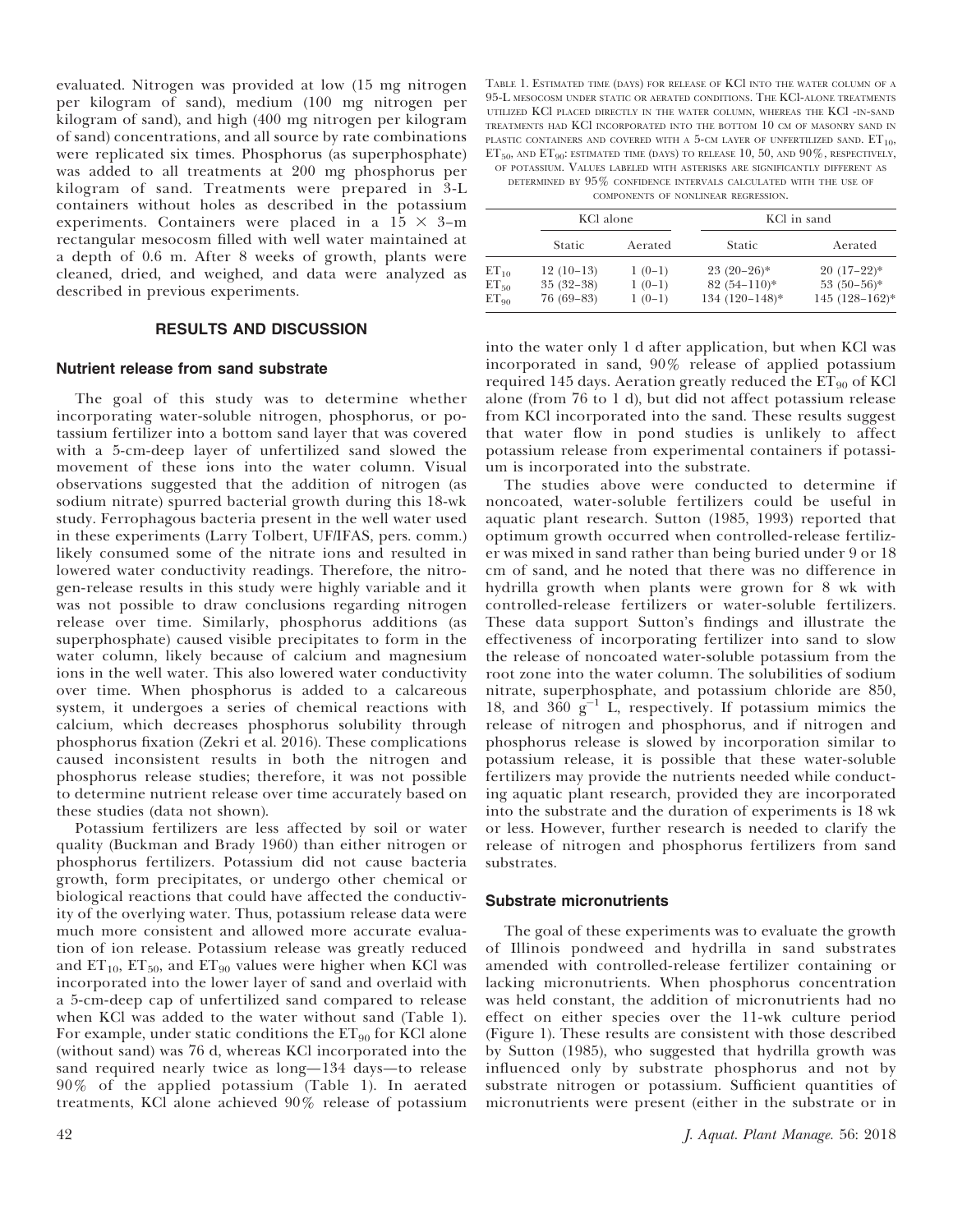

Figure 1. Mean dry weight  $(\pm 1$  SD) of Illinois pondweed (A) and hydrilla (B) 10 wk after plants were fertilized with varying concentrations of phosphorus supplied as  $Osmocote^{\circledR}$  Plus (with micronutrients; black bars) or Osmocote® Classic (without micronutrients; white bars).

the water column) to foster normal growth of Illinois pondweed and hydrilla, so micronutrients were not included in the following studies to evaluate the effects of substrate nitrogen, phosphorus, and potassium on submersed plant growth.

# Substrate nitrogen and phosphorus

These experiments were designed to test the effects of substrate nitrogen and phosphorus on growth of Illinois pondweed, southern naiad, and hydrilla in artificial ponds. Illinois pondweed produced the greatest amount of aboveground biomass when fertilized with 25 to 150 mg nitrogen per kilogram of sand. Hydrilla biomass increased with increasing nitrogen concentration until achieving maximum growth at 150 mg nitrogen per kilogram of sand (Figure 2). In contrast, southern naiad performed best when fertilized with 75 mg nitrogen per kilogram of sand. Nitrogen rates higher than the maxima listed above reduced growth of all three species. These data suggest that hydrilla growth is greatest at substrate nitrogen concentrations that are higher than those required for optimum southern naiad growth.

In these 12-wk nitrogen studies, southern naiad produced the most biomass, followed by hydrilla and then Illinois pondweed. Maximum biomass was 2 to 3 times greater than the sand-only control for all three species, but plants did grow in the absence of substrate nitrogen. This suggests



Figure 2. Mean dry weight of Illinois pondweed (A), southern naiad (B), and hydrilla (C) after 12 wk of growth in sand amended with varying concentrations of nitrogen. All treatments were supplemented with 75 mg phosphorus per kilogram of sand. Treatments labeled with the same letter are not significantly different within a species as determined by Tukey's honestly significant test at  $P = 0.05$ .

these species may be able to partly fulfill their nitrogen requirements via absorption from the water column when grown in nitrogen-deficient substrate, similar to the phenomenon previously reported for Eurasian watermilfoil by Best and Mantai (1978) and Nichols and Keeney (1976).

All three species produced less biomass in the phosphorus studies compared to the nitrogen experiments. The reason for reduced growth in the Spring 2016 phosphorus study is not known, but may have been due to algal growth or reduced light penetration in the ponds, which could have hindered biomass production. The most aboveground biomass was produced by Illinois pondweed and southern naiad cultured with 150 to 800 mg phosphorus per kilogram of sand (Figure 3), and the addition of phosphorus above 150 mg phosphorus per kilogram of sand did not affect growth. Maximum dry weights of both species were similar (11 to 14 g per container). Hydrilla attained the highest aboveground biomass (25 to 35 g per container—two to three times that of Illinois pondweed and southern naiad) when cultured with 200 to 350 mg phosphorus per kilogram of sand, and concentrations greater than 700 mg phosphorus per kilogram of sand decreased hydrilla growth. Substrate phosphorus concentrations for optimum hydrilla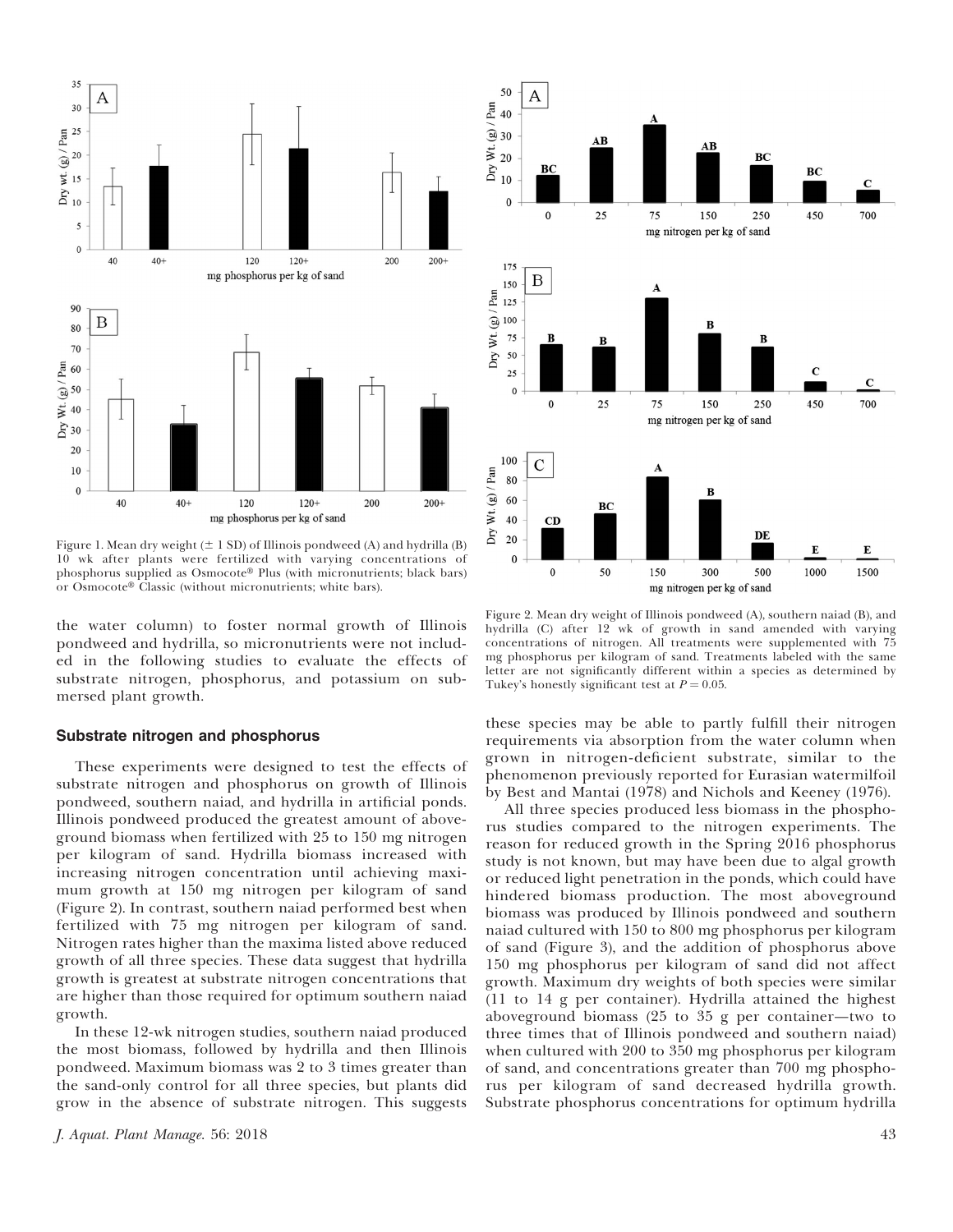

Figure 3. Mean dry weight of Illinois pondweed (A), southern naiad (B), and hydrilla (C) after 12 wk of growth in sand amended with varying concentrations of phosphorus. All treatments were supplemented with 160 mg of nitrogen per kilogram of sand. Treatments labeled with the same letter are not significantly different within a species as determined by the Tukey's HSD test at  $P = 0.05$ .

growth were greater in this study than those reported by Sutton (1985), but the highest phosphorus concentration evaluated by Sutton was 62 mg phosphorus per kilogram of sand.

Hydrilla growth was limited by the no-phosphorus-added control treatments. Although the South Florida sand used in these studies contained 2.2 mg phosphorus per kilogram of sand, no biomass was produced by hydrilla in this treatment. This is consistent with Sutton's observations (1985) that hydrilla grown with nitrogen, phosphorus, and potassium was only affected by substrate phosphorus concentration. Illinois pondweed and southern naiad produced biomass when grown in control substrates without added phosphorus, although growth was minimal. However, this suggests these species may tolerate very low substrate phosphorus concentrations or may be able to absorb phosphorus from the water column. Greatest biomass produced by Illinois pondweed, southern naiad, and hydrilla was approximately 15, 5, and 30 times greater, respectively, than the biomass produced by the same species subjected to the control treatment. All three species had a more profound response to substrate phosphorus than to substrate nitrogen (5 to 30 times greater biomass vs. 2 to 3 times greater biomass). This



Figure 4. Mean dry weight of Illinois pondweed after 10 wk of growth in sand amended with varying concentrations of potassium. Treatments labeled with the same letter are not significantly different within a species as determined by the Tukey's HSD test at  $P = 0.05$ .

supports Sutton's 1985 findings that substrate phosphorus is more critical than substrate nitrogen, at least for the species examined in these studies. These experiments reveal that adding nitrogen and phosphorus to the substrate increased growth of the species tested. However, growth was reduced in all species cultured with nitrogen above a specific concentration and hydrilla growth was reduced when substrate phosphorus was greater than 700 mg phosphorus per kilogram of sand. Hydrilla was unable to grow in substrate without phosphorus, whereas all three species were able to produce limited growth in substrate without nitrogen.

## Substrate potassium

Illinois pondweed growth was not affected by substrate potassium (Figure 4) when concentrations were 0 to 500 mg potassium per kilogram of sand. However, growth was depressed when potassium concentrations were 1,000 mg potassium per kilogram of sand or greater and growth was minimal at 4,000 mg potassium per kilogram of sand. Leaf tip browning and necrosis was evident at high substrate potassium concentrations and it is possible that root burning [as described by Jones (2003)] occurred, which may have caused decreased growth. Future studies to evaluate the effects of high salt (nutrient) concentrations on plant growth should include harvesting belowground roots in addition to aboveground shoots to determine if root systems are damaged by high nutrient concentrations. Illinois pondweed grew well in these studies even in substrates that were not amended with potassium, which lends support to previous reports that submersed macrophytes likely use potassium in the water column rather than potassium in the substrate (Sutton 1985, Zaki et al. 2015).

## Nitrogen source

The objective of this experiment was to evaluate the effects of three sources of substrate nitrogen (all at 15, 100, and 400 mg nitrogen per kilogram of sand) on Illinois pondweed growth (Figure 5). When plants were cultured at the lowest nitrogen concentration (15 g nitrogen per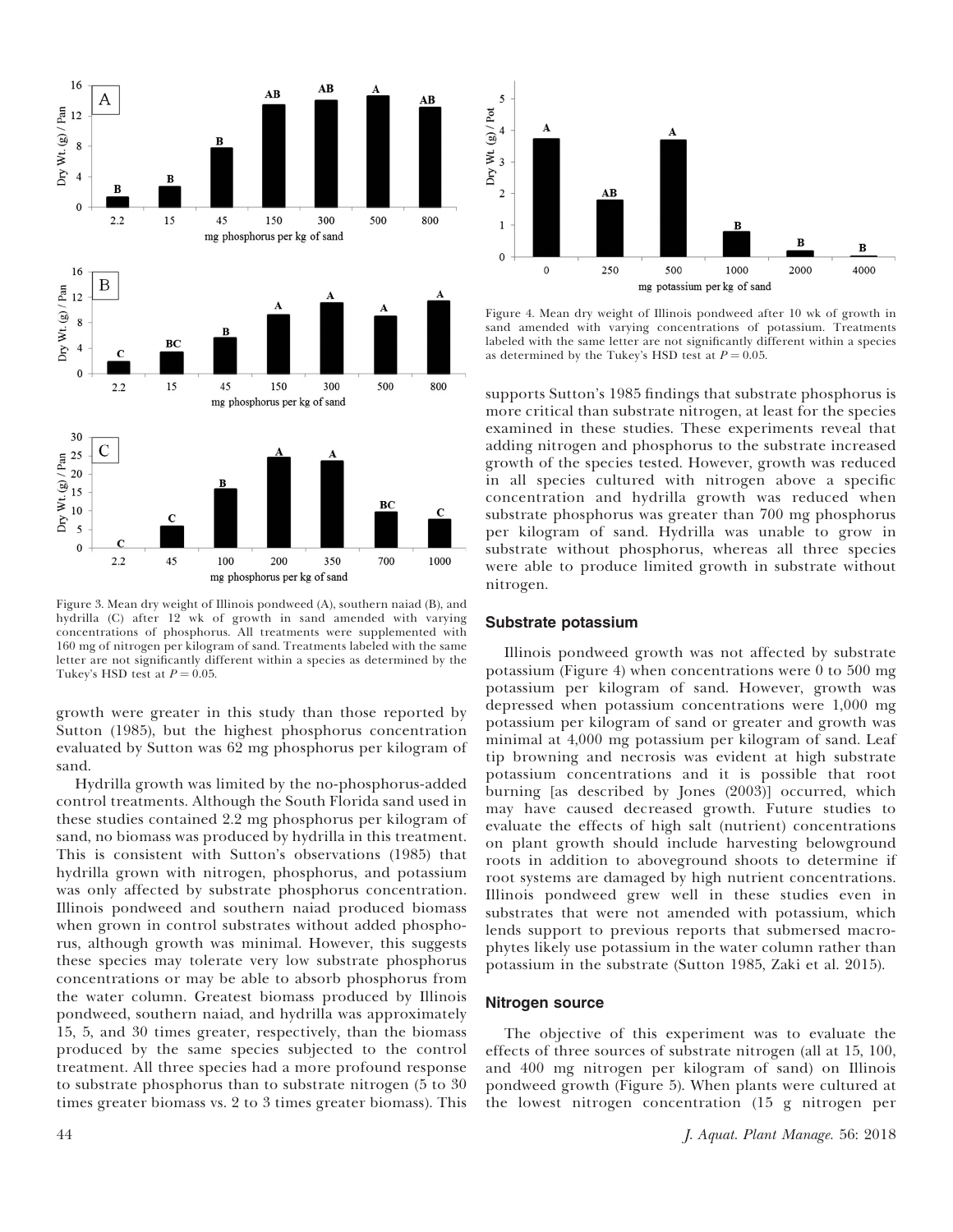

Figure 5. Dry weight of Illinois pondweed roots and shoots after 10 wk of growth in sand amended with nitrate, ammonium, or urea at concentrations of 15 (A), 100 (B), and 400 (C) mg nitrogen per kilogram of sand. All treatments were supplemented with 200 mg phosphorus per kilogram of sand. Treatments labeled with the same letter are not significantly different within a species as determined by the Tukey's HSD test at  $P = 0.05$ .

kilogram of sand), shoot growth was highest in plants grown with urea and lowest in plants grown with nitrate. In contrast, root and shoot biomass was greatest in the ammonium treatments when plants were cultured under medium and high substrate nitrogen concentrations. The reason for greater shoot growth in the 15 mg nitrogen per kilogram of sand amended with urea is unknown, but urea is rapidly converted to the ammonium ion by soil bacteria (Buckman and Brady 1960). If urea is converted to ammonium in aquatic substrates, this may have contributed to increased growth in the low-nitrogen-concentration urea treatments. However, this does not explain why ammonium in the low nitrogen treatments did not produce more growth. When plants were cultured under medium and high

substrate nitrogen concentrations, root and shoot biomass of plants grown with ammonium was approximately two and four times greater than biomass produced by plants grown with nitrate or urea. Optimum growth of Illinois pondweed in the pond study (Figure 2) occurred at 75 mg nitrogen per kilogram of sand and growth was significantly reduced at 400 mg nitrogen per kilogram of sand. Similarly, growth was also reduced with the three sources of nitrogen at the highest nitrogen concentrations (Figure 5). In addition, Nichols and Keeney (1976) reported that foliar uptake by Eurasian watermilfoil of ammonium was much more rapid than the species' uptake of nitrate. The increased growth of Illinois pondweed in ammonium treatments was similar to waterhyacinth, which produced greatest growth 4 wk after being provided with ammonium compared to nitrate (Shiralipour et al. 1981). This study and the limited literature available on nitrogen uptake by aquatic plants suggests that ammonium content of water and soils is more a more important parameter affecting growth than nitrate nitrogen and needs more study.

The nutrient content of soils varies widely throughout the different regions of the world. Buckman and Brady (1960) reported that a typical humid-region agricultural soil comprised soil organic matter contents of 4% or 40,000 mg  $\text{kg}^{-1}$ , total nitrogen of 1,500 mg kg<sup>-1</sup>, 440 mg phosphorus  $kg^{-1}$  and 11,000 mg potassium  $kg^{-1}$ . Total nitrogen and phosphorus values of soils are no indication of the availability of these nutrients for plant uptake because of the complexity of the chemical reactions that occur in soils. Nevertheless, it is interesting to compare the nitrogen, phosphorus, and potassium values of typical agricultural soils to those in our studies designed to determine nutrient levels needed to optimize growth of submersed plants. Assuming the highly soluble salts used in this study represent total nitrogen, phosphorus, and potassium values, our results revealed that submersed plants grow well with 75–150 mg nitrogen per kilogram of sand, 100 to 800 mg phosphorus per kilogram of sand, and less than 500 mg potassium per kilogram of sand. These values represent about 10% of the nitrogen, an approximately equal amount of phosphorus, and much less potassium than is found in the average agricultural soil.

An important result of this research is the finding that sand amended with water-soluble fertilizers containing only nitrogen, phosphorus, or potassium can be used to study nutrient requirements of submersed plants. Direct comparisons of submersed plant growth in substrates containing controlled-release fertilizers to identical nitrogen, phosphorus, and potassium concentrations can now be accomplished with water-soluble fertilizers incorporated into sand. Growth of hydrilla and Illinois pondweed in the micronutrients study (Figure 1) using controlled-release fertilizer was essentially the same as growth in the nitrogen study (Figure 2), which utilized only water-soluble fertilizers. This was originally proposed by Sutton (1993) and additional research on the release of nitrogen and phosphorus from this model system is needed. Although Illinois pondweed, hydrilla, and southern naiad commonly occur in discrete locations or beds in the same lakes in Florida, there is no information published to explain this phenom-